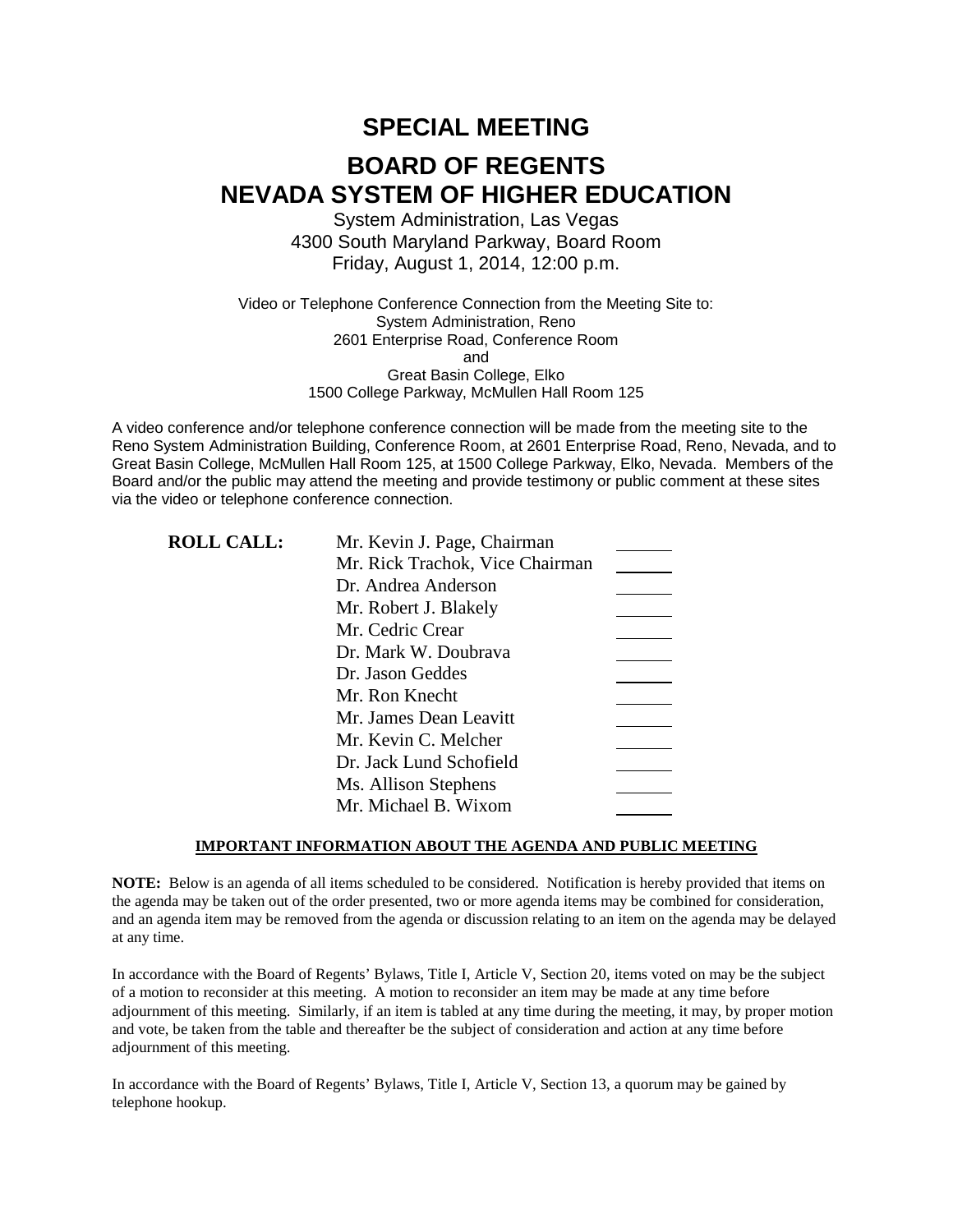### Board of Regents' Special Meeting Agenda Page 2 and 2 08/01/14

Some agenda items are noted as having accompanying reference material. Reference material may be accessed on the electronic version of the agenda by clicking the reference link associated with a particular item. The agenda and associated reference material may also be accessed on the Internet by visiting the Board of Regents' website at:

### <http://system.nevada.edu/Nshe/index.cfm/administration/board-of-regents/meeting-agendas/>

Many public libraries have publicly accessible computer terminals. Copies of the reference material and any additional support materials that are submitted to the Board of Regents' Office and then distributed to the members of the Board of Regents after the mailing of this agenda but before the meeting, will be made available as follows: 1. Copies of any such materials are available at the Board of Regents' Office at 2601 Enterprise Road, Reno, Nevada and the Board of Regents' Office at 4300 South Maryland Parkway, Las Vegas, Nevada. A copy may be requested by calling Patty Rogers at (775) 784-3464; 2. Copies of any such materials will also be available at the meeting site.

Reasonable efforts will be made to assist and accommodate physically disabled persons attending the meeting. Please call the Board office at (775) 784-4958 in advance so that arrangements may be made.

# **CALL TO ORDER – ROLL CALL**

# **PLEDGE OF ALLEGIANCE**

### **1. PUBLIC COMMENT INFORMATION ONLY**

Public comment will be taken during this agenda item. No action may be taken on a matter raised under this item until the matter is included on an agenda as an item on which action may be taken. Comments will be limited to three minutes per person. Persons making comment will be asked to begin by stating their name for the record and to spell their last name. The Board Chair may elect to allow additional public comment on a specific agenda item when that agenda item is being considered.

In accordance with Attorney General Opinion No. 00-047, as restated in the Attorney General's Open Meeting Law Manual, the Board Chair may prohibit comment if the content of that comment is a topic that is not relevant to, or within the authority of, the Board of Regents, or if the content is willfully disruptive of the meeting by being irrelevant, repetitious, slanderous, offensive, inflammatory, irrational or amounting to personal attacks or interfering with the rights of other speakers.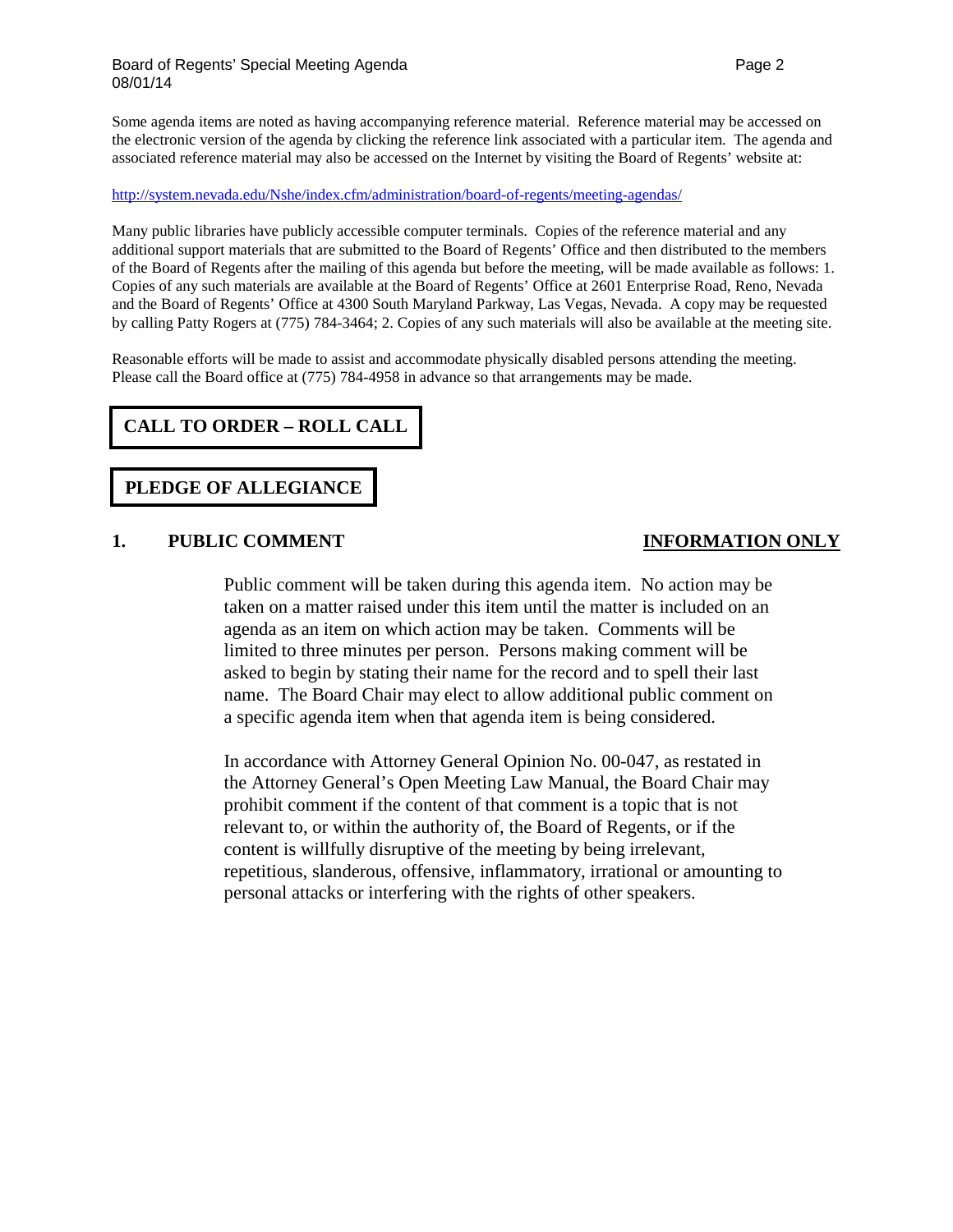## **2. NSHE FUND MANAGERS AND ASSET FOR POSSIBLE ACTION ALLOCATION**

Regent Kevin C. Melcher, Chair of the Investment and Facilities Committee, will lead a discussion on the System's fund managers. Committee Chair Melcher will ask Cambridge Associates to present a report on recent manager changes at one of the System's managers, E.I.I. Cambridge Associates may provide specific recommendations on this and other fund managers which may include hiring, terminating or changing managers. The Board may take action based on the report and recommendations including, but not limited to, changes in asset allocation, fund managers and/or strategic ranges for the endowment pool.

### **3. NEW BUSINESS INFORMATION ONLY**

Items for consideration at future meetings may be suggested. Any discussion of an item under "New Business" is limited to description and clarification of the subject matter of the item, which may include the reasons for the request.

## **4. PUBLIC COMMENT INFORMATION ONLY**

Public comment will be taken during this agenda item. No action may be taken on a matter raised under this item until the matter is included on an agenda as an item on which action may be taken. Comments will be limited to three minutes per person. Persons making comment will be asked to begin by stating their name for the record and to spell their last name. The Board Chair may elect to allow additional public comment on a specific agenda item when that agenda item is being considered.

In accordance with Attorney General Opinion No. 00-047, as restated in the Attorney General's Open Meeting Law Manual, the Board Chair may prohibit comment if the content of that comment is a topic that is not relevant to, or within the authority of, the Board of Regents, or if the content is willfully disruptive of the meeting by being irrelevant, repetitious, slanderous, offensive, inflammatory, irrational or amounting to personal attacks or interfering with the rights of other speakers.